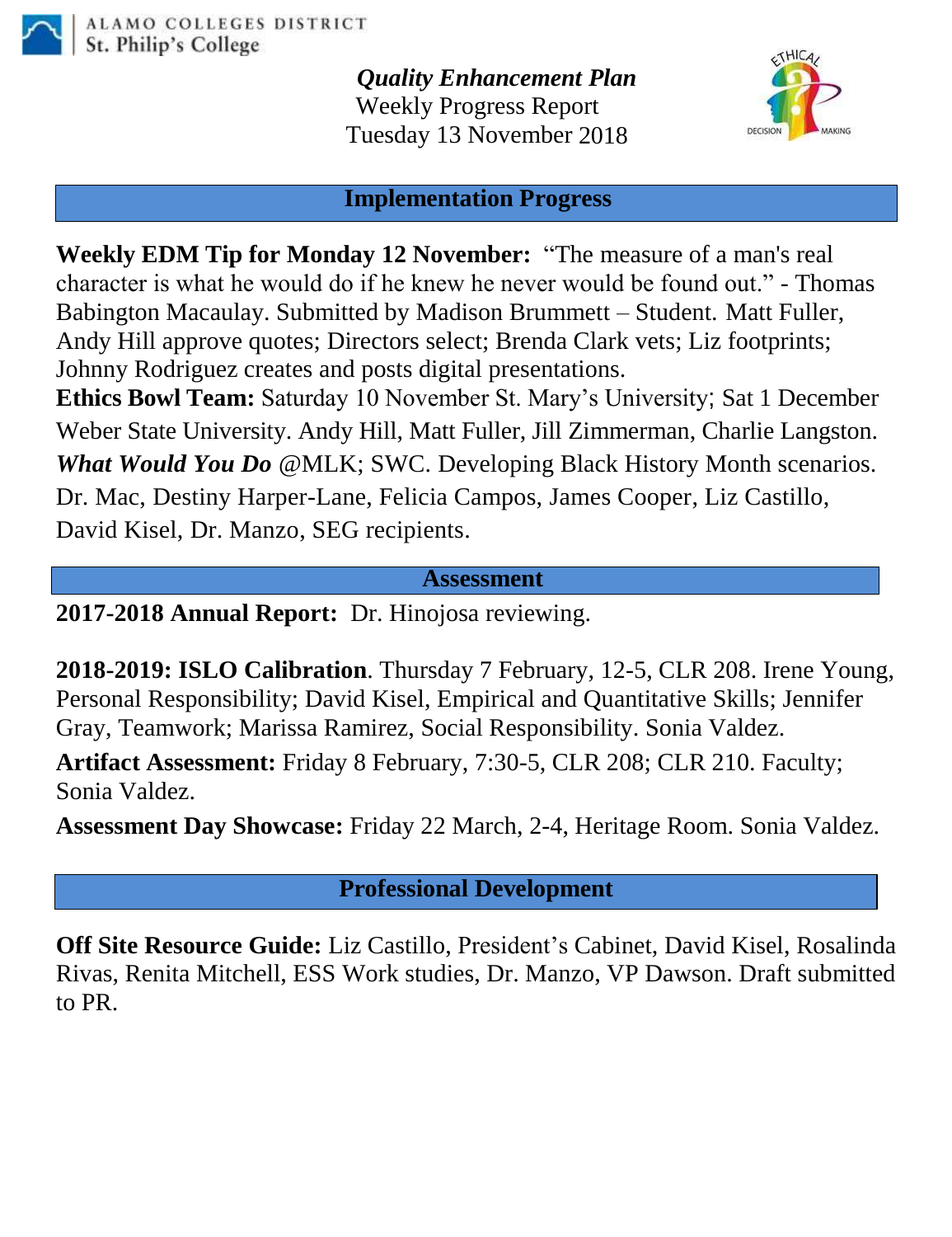## **Division Best Practices**

**President's Division:** Wed 7 November 2 pm CHP 319. Matt Fuller, LC, DK, JM. Case Study Five, "Fake News." **Applied Science & Technology:** 12 November 3:15 SLC 126. LC, DK, JM.

# **External Constituent Surveys**

**Physical Therapist Assistant:** Tues 6 Nov 12-1:30 CHP 310, Dr. Manzo. **Radiography Tech:** Friday 9 November 1-3:30 CHP 103, David Kisel. **Occupational Therapy Assistant Class:** Mon 12 Nov 2-3 CHP 312, Dr. Manzo.

**2015-2019 Review, Initiatives:** Dr. Manzo, David Kisel, Liz Castillo. **Texas Tech Ethics Center:** 2017-18 Annual Report, ongoing Texas Tech activities. Dr. Manzo, David Kisel, Liz Castillo.

# **Ongoing and Upcoming QEP Events**

**Student Focus Groups:** Tues, Thursday; 13, 15 November. Maria Botello;  $\Phi \Theta K$ .

**Guest Speaker:** David Wood, 2012 Pulitzer Prize Winner for national reporting on wounded warriors, author of "What Have We Done: The Moral Injury of Our Longest Wars," which explores moral injury, the signature wound of America's  $21<sup>st</sup>$ century wars. Thursday 15 November. Turbon Student Center, 216, Doors open 5:30; event begins 6:30, Andy Hill.

[https://worldaffairscouncilofsanantonio.wildapricot.org/event-3101856](https://mail.alamo.edu/owa/redir.aspx?C=qLNcFR2lSsAuSwC7SsFI-oZP_VEBpV90TVyUpYxEyzt-2yO_AkTWCA..&URL=https%3a%2f%2fworldaffairscouncilofsanantonio.wildapricot.org%2fevent-3101856)

## **High School Student Outreach and Education: Canyon High School Visits**

**Total: 133 Students**

October 15, 2018 44 Seniors 1 Counselor October 17, 2018 42 Seniors 1 Counselor October 29, 2018 47 Juniors 1 Counselor

Agenda/Activities: QEP Website Review; Students Read Content; Discussion on SACS-COC Requirements; Discussion on Students' Ethical Decision-Making Assignments; Students Reported Out; Watched QEP Website Videos. Dr. Fenton. QEP Outreach will be more focused; previous QEP HS agenda being reviewed.